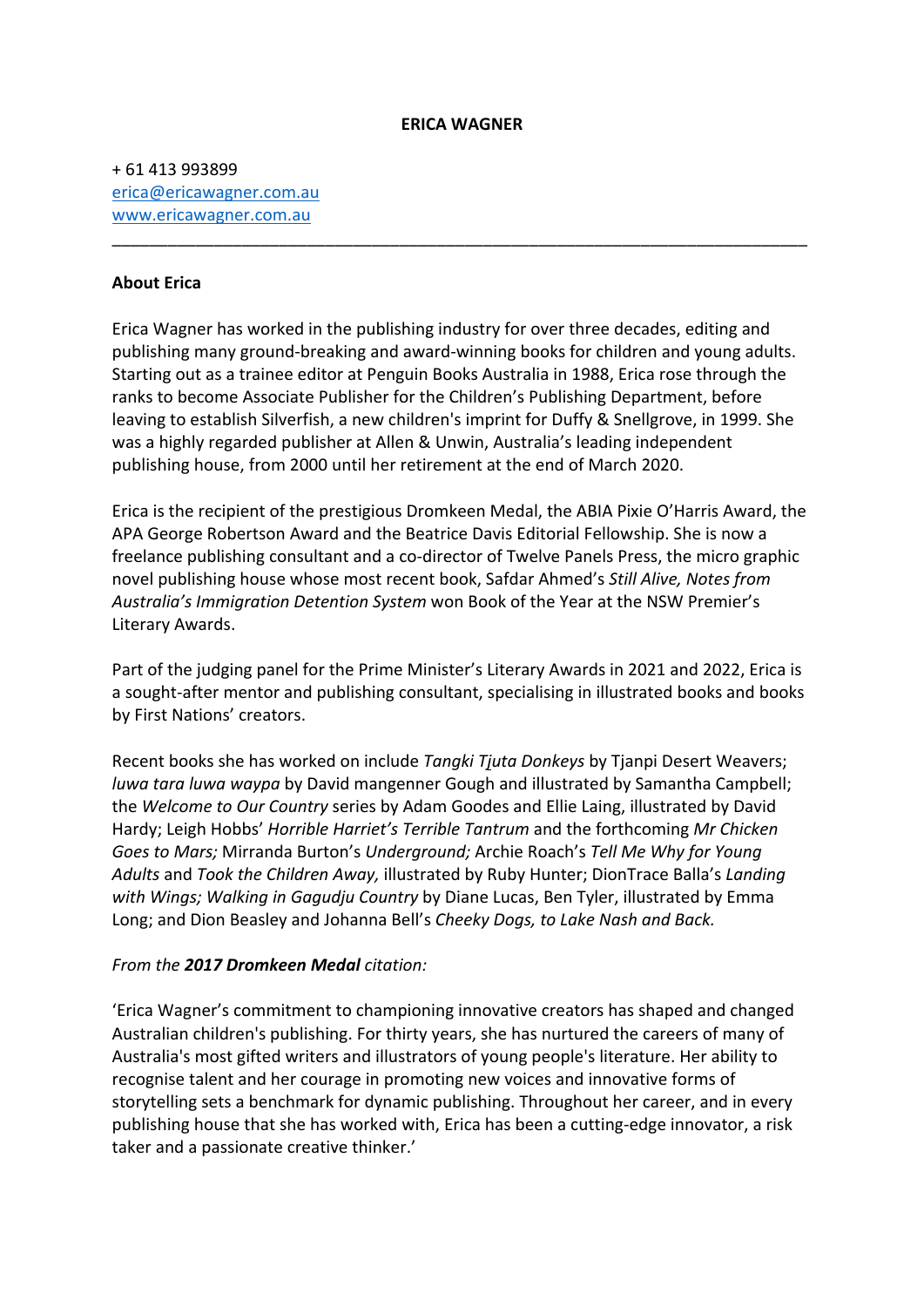# **Professional Profile**

An experienced publisher and visual artist with a strong background in books for children and young adults and valuable experience with First Nations books and graphic novels. Enthusiastic and focused, enabling people to achieve their creative potential and follow a vision in concert with others. Prepared to take risks to build ideas from small beginnings and communicate the message. Something of a rebel who cares passionately about outcomes.

## *From the 2019 Octopus Story Camp:*

'Erica was warm and excited for us and her enthusiasm was inspiring. She made us feel like our projects were possible.' - Mandy Tootell, *Yellow Truck Road Train*

## **Awards**

**2022 – Australian Publishers Association George Robertson Award** for distinguished service to the Australian publishing industry

**2000 – Australian Book Industry Awards, Pixie O'Harris Award** for working consistently in the field of children's literature, demonstrating commitment beyond the call of duty, and developing a reputation for her contribution.

**2017 – Dromkeen Medal** for outstanding achievement in the creation of Australian children's and young adult literature

**1999 – Beatrice Davis Editorial Fellowship**, a unique opportunity for a senior Australian editor to develop knowledge and expertise through a research project, and share the findings with peers and the wider industry

## **Key Competencies**

- Able to inspire, motivate and lead people to achieve their potential in innovative, creative projects
- Well-developed negotiation skills, dealing with publishers, creators and agents to broker good outcomes for all parties
- Experienced in building and leading effective teams to enable writers and artists to achieve success, both critical and monetary
- Strong project management skills developed through an understanding of the creative process
- Good understanding of business and decision making that ensures workable, profitable outcomes

## **Major Achievements**

• Nurtured the careers of major Australian authors and illustrators including 2020/2021 Children's Laureate Ursula Dubosarsky, 2016/17 Children's Laureate Leigh Hobbs, and 2012/13 Children's Laureate Boori Monty Pryor as well as Trace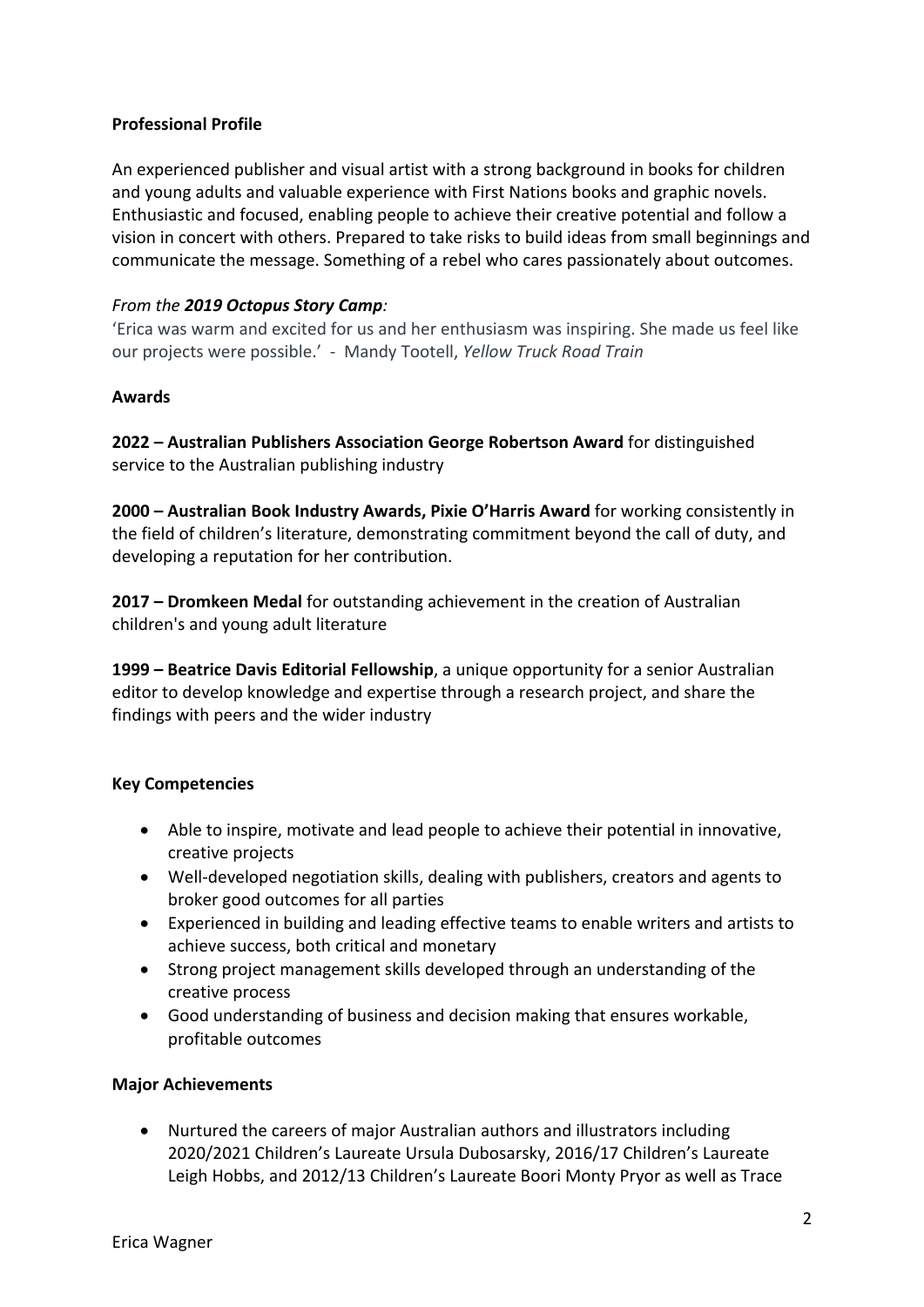Balla, Johanna Bell & Dion Beasley, Isobelle Carmody, Judith Clarke, Scot Gardner, Nicki Greenberg, Sonya Hartnett, Roland Harvey, Julie Hunt, Rebecca James, Paul Jennings, Barry Jonsberg, Catherine Jinks, Melina Marchetta, Christobel Mattingley, Maureen McCarthy, Tohby Riddle, Jane Tanner, Dianne Touchell, Nadia Wheatley, Margaret Wild and many more

- Instigated new areas of publishing, including First Nations community projects and graphic novels
- Major awards for her books and authors include multiple winners, honour books and short-listings for the Children's Book Council of Australia Book of the Year Awards, State and Territory Literary Awards, Prime Minister's Award and many more
- Strong international connections leading to successful worldwide outcomes for authors and illustrators
- Co-facilitated the inaugural 2019 Octopus Story Camp for 24 Top End writers and artists with Johanna Bell in Darwin

## **Publishing History**

**2015 – ongoing** Co-director of Twelve Panels Press

- **2020 – ongoing** Publishing consultant (freelance)
- **2000 – 2020** Publisher, Books for Children & Young Adults, Allen & Unwin

**1999** Publisher, Silverfish, an imprint of Duffy & Snellgrove

**1988 – 1998** Associate Publisher, Senior Commissioning Editor, Senior Editor, Editor, Penguin Books Australia

#### **Endorsements**

#### *From Rosalind Price, Publisher at Allen & Unwin 1982-2007*

Having worked alongside Erica for many years, I have great respect for her talents and her whole-hearted commitment to children's literature. Erica brings energy and enthusiasm to all aspects of the work. Her emotional intensity – quick to laugh, rage, cry – enables her to connect with people and understand the inner workings of stories. Her psychological insight into the young guides her publishing choices; her artistic talent deepens her collaborations; her quick intelligence and practicality enable her to get things done. Within the industry, her generosity is well known. She nurtures young editors, inspires colleagues, and fosters a hard-working but playful culture.

*From Leigh Hobbs, creator of* Old Tom, Horrible Harriet, Mr Chicken *and* Mr Badger My working relationship with Erica is one of complete creative trust and collaboration. She is a courageous, honourable, strong but sensitive editor and publisher, who is a credit to the publishing industry generally. Erica's ability to nurture the creative impulse in writers and illustrators, to coax out, formulate and extend an idea, is an instinctive gift and a marvellous one indeed.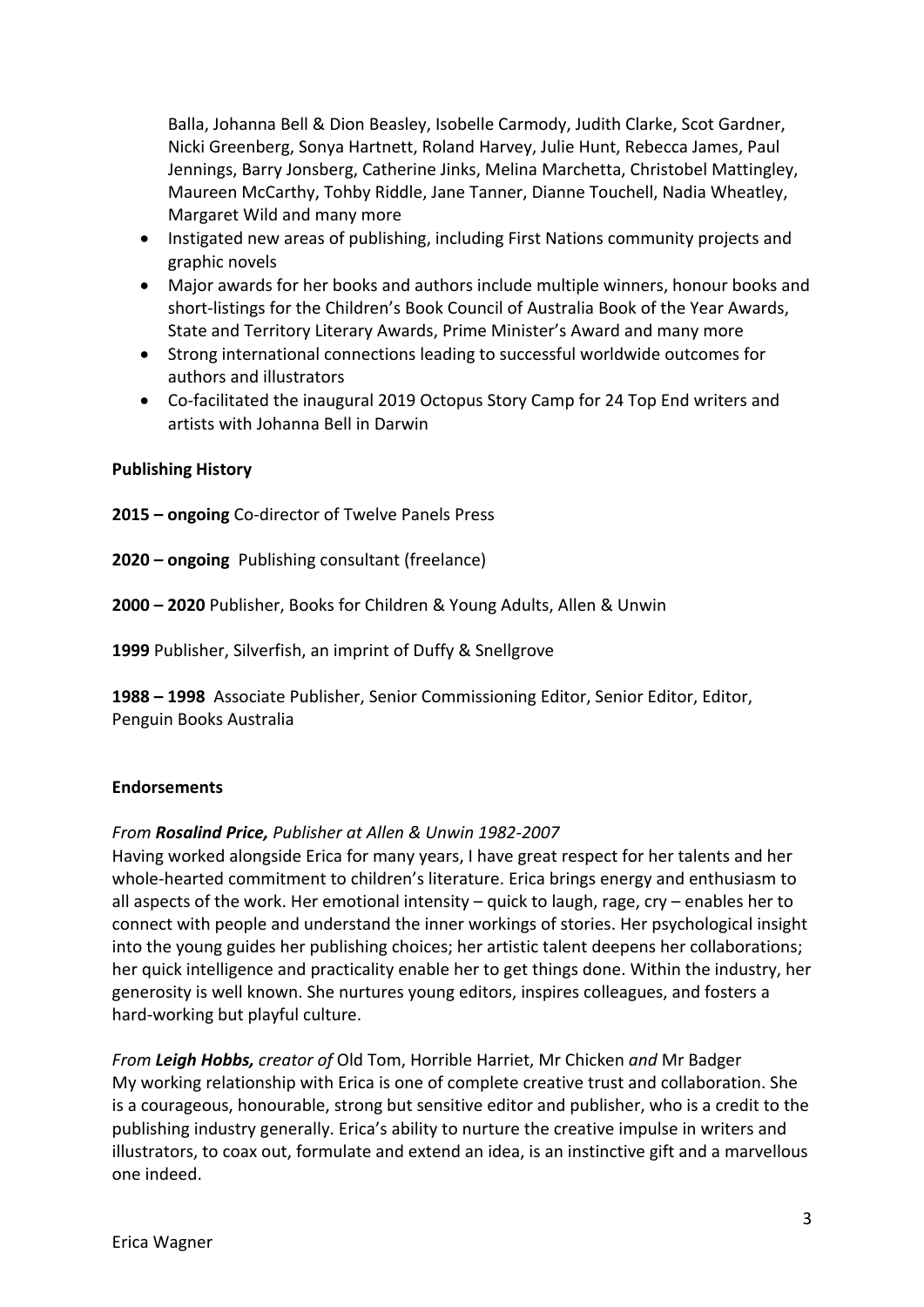*From Nicki Greenberg, creator of graphic novels* The Great Gatsby *and* Hamlet Erica is well known for her creative daring and her willingness to break new ground, including taking on my adaptation of *Gatsby.* She has also put enormous energy into expanding readers', teachers', librarians' and booksellers' understanding and appreciation of graphic novels. Without exaggeration, Erica is one of the most influential people in Australia's flourishing kids'/YA graphic novels scene.

## *From Ann James, A.M., illustrator and co-director of Books Illustrated*

Erica has enthusiastically involved herself across the industry, beyond her immediate employment, to extend and deepen the work she does for the benefit of her colleagues and herself. Some projects I've been involved with that Erica has championed are: the Style File; the Indigenous publishing collaboration between A&U and the Little Big Book Club; and ACLA. Erica has always supported the Laureate project. Her knowledge of the Laureateship's importance to the whole industry ensured the full support of A&U, resulting in a really strong ongoing relationship with ACLA.

# *From Julie Watts, Publisher at Penguin Books Australia 1986-2005*

Erica has made an outstanding contribution to Australian children's literature. Visionary and innovative, Erica has always embraced the new and the different. A courageous and gifted publisher, Erica's passion and commitment show no sign of abating after nearly 30 years.

# *From Armin Greder, creator of* The Island *and* The Mediterranean

Libby Gleeson once commented that I have 'pushed the Australian Picture Book into a whole new league'. If this is so, then it is in good part thanks to Erica, who was unconventional enough to see merit where a lesser publisher would have seen only the unconventional. Regardless of this kind of insight, she stays in the shadow. Erica's qualities, easily overlooked by outsiders, merit recognition.

*From Boori Monty Pryor, author of* Maybe Tomorrow *and* Shake a Leg Erica extracts the essence from life's juiciest stories, and without any spin. Though there is movement and motion. But it's done with emotion, the essentials are never deleted or edited out to create the hype. Erica's not that type. She is calm, inquiring, a listening learner, compassionate, a painter of phrases, and she sees the present as a gift to the future. *Maybe Tomorrow,* our first book together, was published in 1998. It became just that, a gift to the future.

*From Sonya Hartnett, author of* Wilful Blue, Sleeping Dogs *and* Thursday's Child An early manuscript of *Black Foxes,* somewhere around 1991 … went into Erica's hands. She did not like it much, but she wrote a long and thoughtful rejection letter, and asked if I had anything else I could show her. In making that request, she opened a door into my future as a writer. It was amazing at the time, and it remains so to me now: that one line in a letter might shape a life the way Erica's line shaped me.

For years now, Erica has continued her good fight for the writers of children's literature in this country – I am but one of the names who owe an immeasurable debt to her wisdom and foresight. As a friend she is funny, goofy, and sweet; as an editor she is patient and